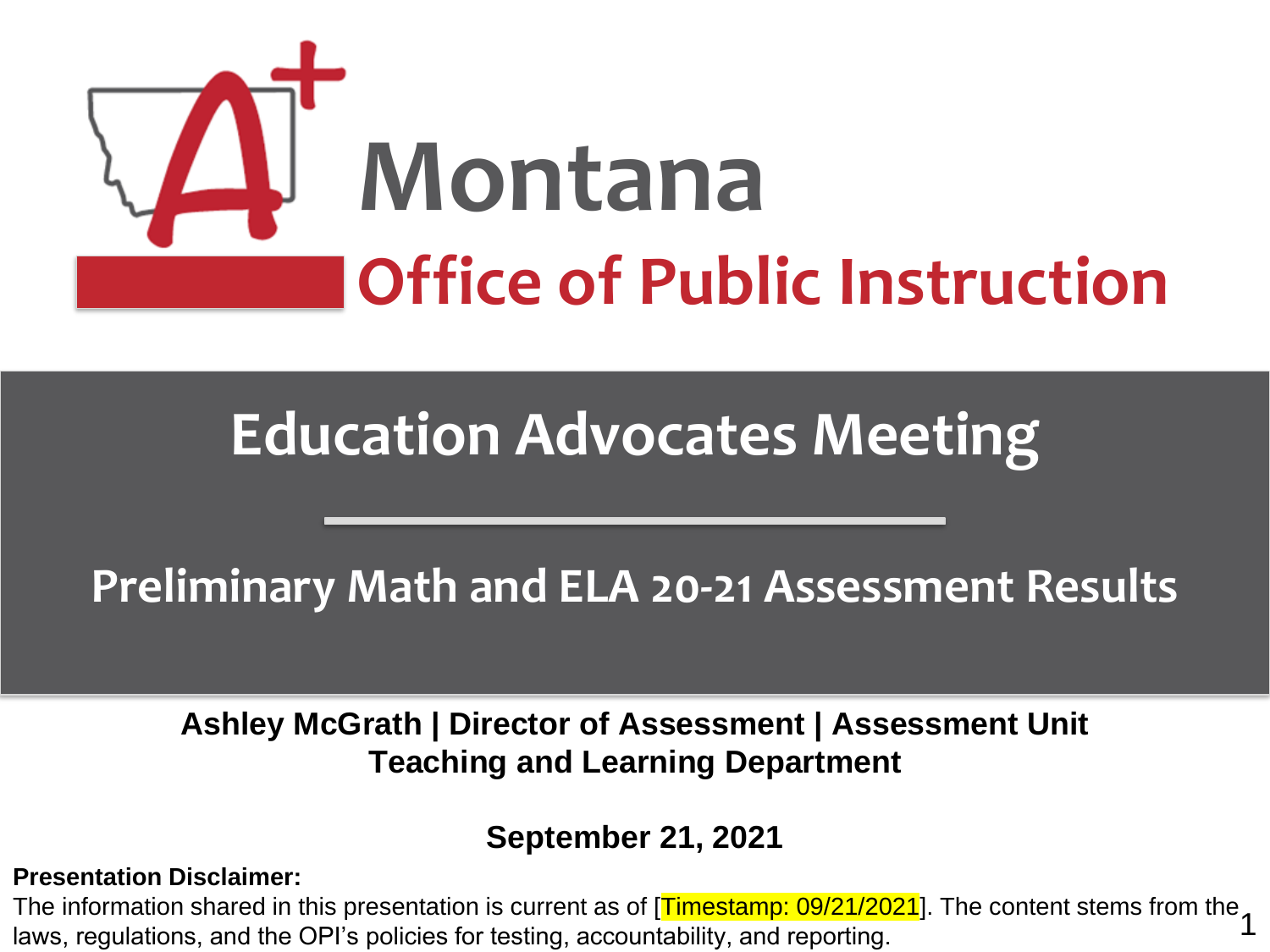# Making Sense of the Assessment Results

# ~150,000 K-12 Students

# ~11,500 Students per Grade

## ~1.0% SwSCDs

**Note**: SwSCDs = Students with Significant Cognitive Disabilities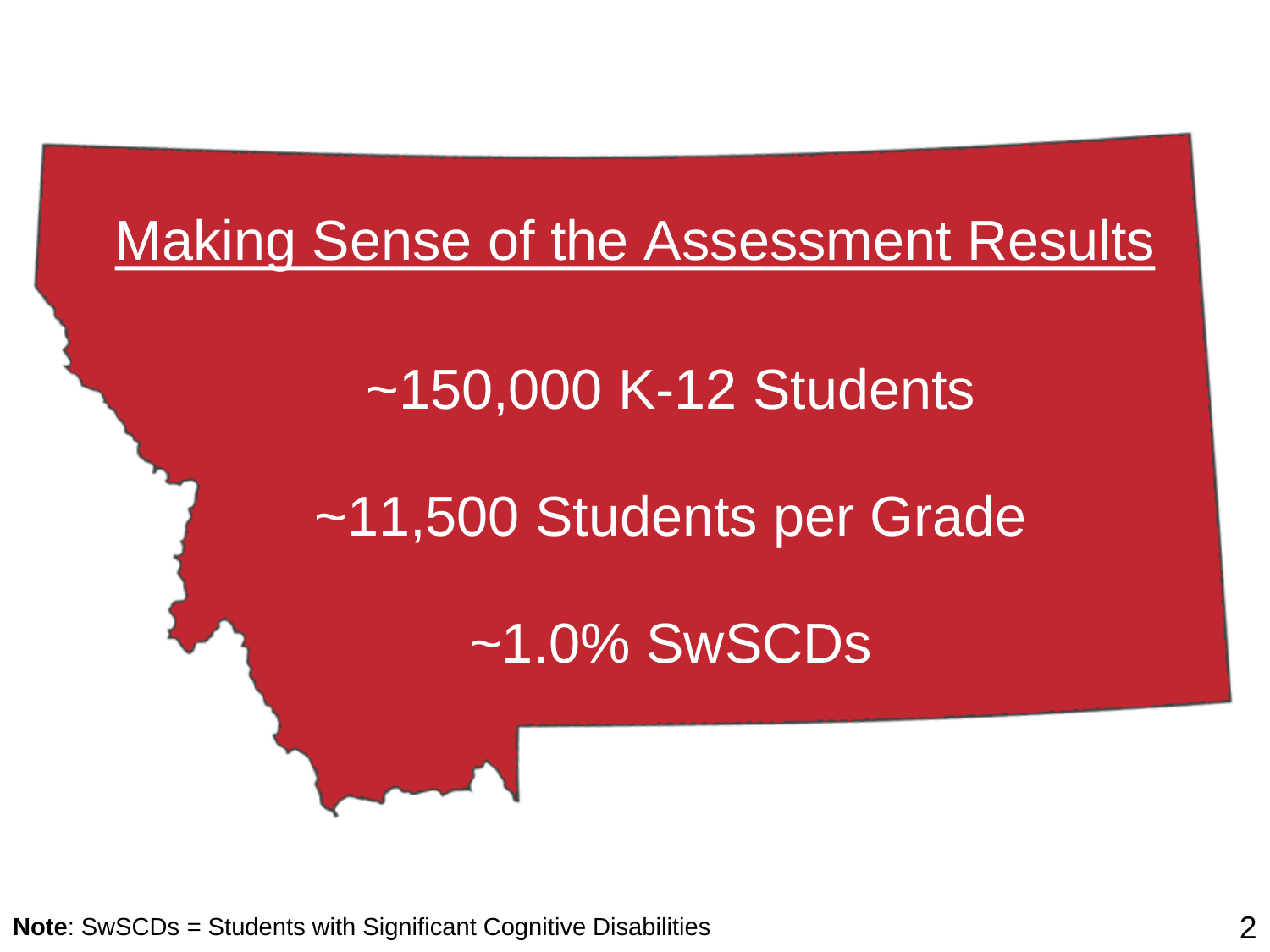# **On Demand Score Reports in opi.mt.gov** the Reporting Systems

### Reports for students, as well as for schools, are included in the [Montana Testing Portals.](https://opi.mt.gov/Leadership/Assessment-Accountability/MontCAS/Testing-Portals)

[Smarter Balanced Score](https://docs.google.com/document/d/13CuopMxG7DMIDanV8ctn4iwkqO_IByx_M5eAt2QJqp4/edit?usp=sharing)  Reports and Timeline



Smarter **Balanced** Assessment Consortium

[MSA Score Reports and](https://docs.google.com/document/d/1XvfpIvlEzmrhuHTFK3KaQB28KC0H2uWCS8eqXu7ucf4/edit?usp=sharing) **Timeline** 



Montana **Science** Assessment [MSAA Reports and](https://docs.google.com/document/d/1iQlslZ6fQyOeohXYRthJG0JLUI8rlEn38jFkQ1KDcg8/edit?usp=sharing)  **Timeline** 



[AMSA Score Reports and](https://docs.google.com/document/d/1ZwszoYnJUeXtROwLm1ZOmRuC7ERFq2beVQTZbRcYr0s/edit?usp=sharing)  **Timeline** 



[ACT Score Reports and](https://docs.google.com/document/d/1kmPpIbJ7fOE2Np6Z1qcM6YdFkly6r7ujILCvf16iKe0/edit?usp=sharing)  **Timeline** 

| <b>ACT</b> with Writing                |  |
|----------------------------------------|--|
| <b>A</b> merican<br>College<br>Testing |  |

[ACCESS for ELLs Score](https://docs.google.com/document/d/1rb4BfHXsybwbSoWcKXdlwiMMhPNQC4LELp3Dz7seInM/edit?usp=sharing) Reports and Timeline

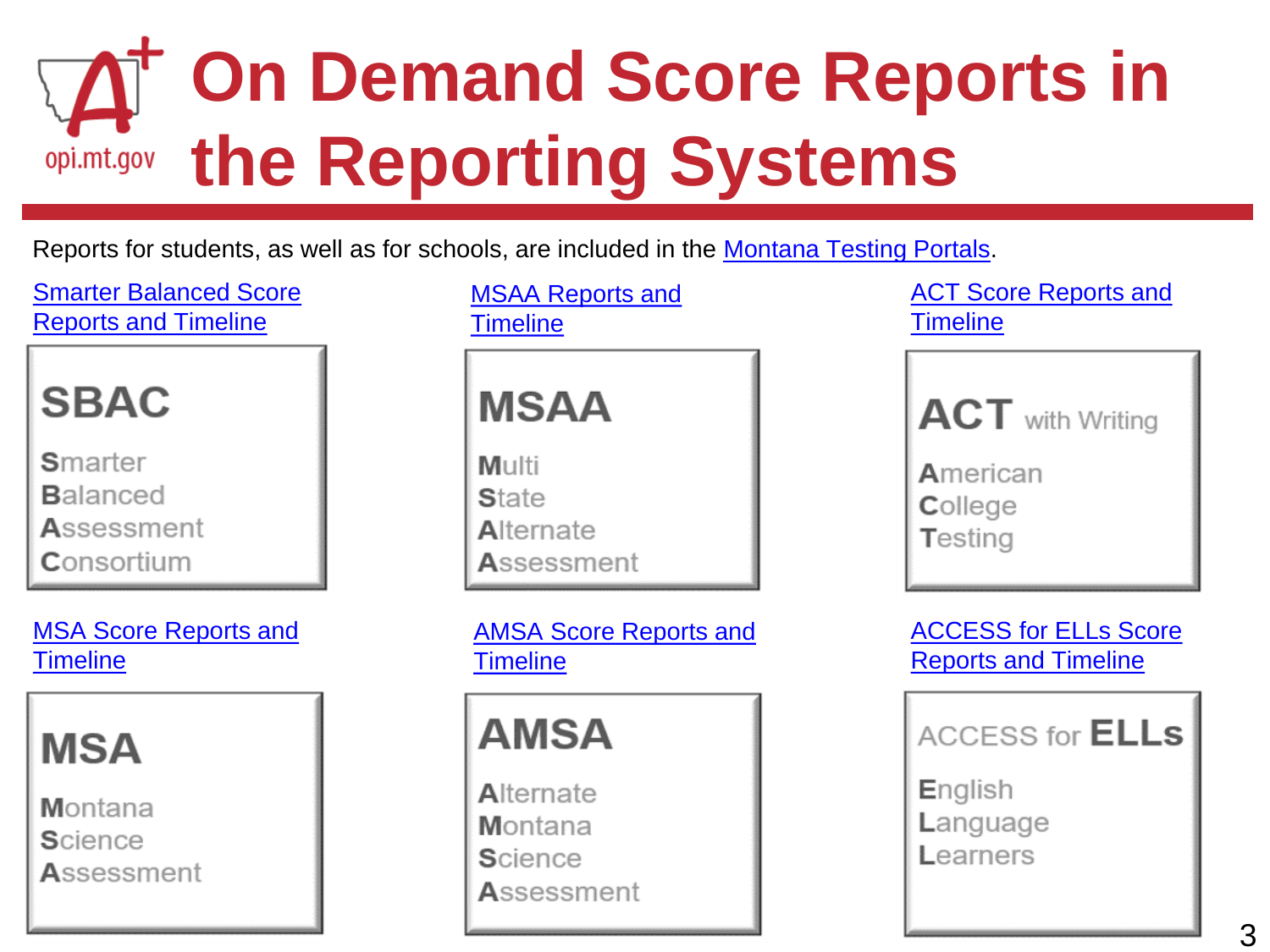## **Overview**

**The purpose of the August 12th Reporting Memo was for the OPI to provide local education agencies (LEAs) with notice of the:**

- 1. Requirements for reporting;
- 2. Access to the results;
- 3. Instructions for each of the online reporting systems;
- 4. Resources to support data use; and
- 5. Resources that are available to share with families.

**WHAT'S DIFFERENT ABOUT THE 2020-2021** 

# **ASSESSMENTS**

## THIS YEAR?



#### **RESULTS MAY BE IMPACTED BY**



#### **LEARNING DISRUPTIONS**

- **Reduced instructional time**
- **Remote learning challenges**
- Lack of learning supports such as tutoring or after school programming



#### **TEST MODIFICATIONS**

- **Reduced test length**
- Changes to test content
- Medical exemptions for COVID reasons



### PARTICIPATION RATES

- **Fewer students testing**
- Some student groups over or underrepresented

While we may not be able to use 2021 test scores to compare student achievement, we can still use them as a temperature check to better track and address COVID-19 school recovery.

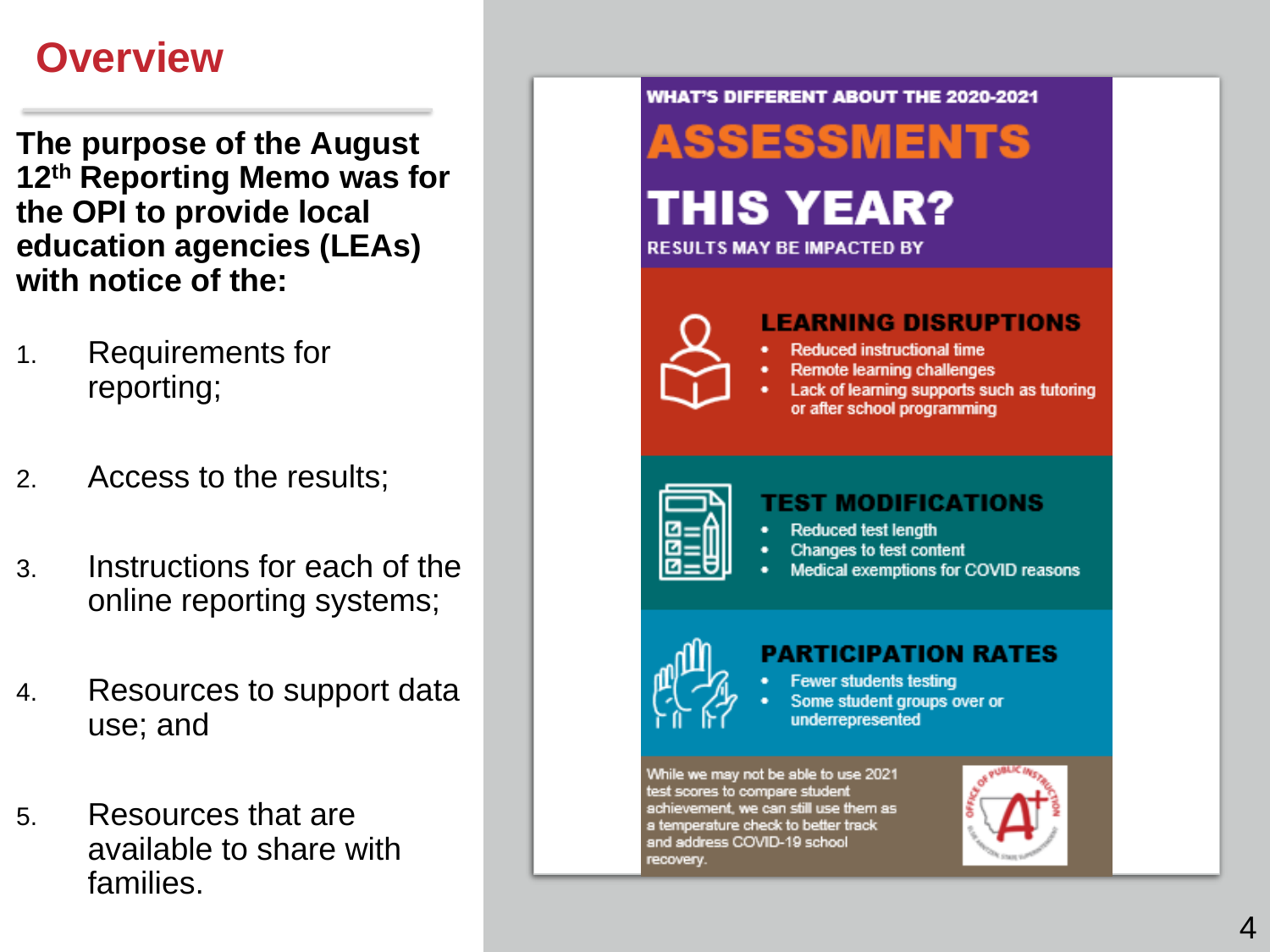### **Purpose**

- **Measure** student proficiency and progress on state content standards over time and help monitor and address educational needs for all learners.
- **Provide** meaningful, timely, accurate, understandable, and transparent information to the public and families on achievement indicators and to support education information processes at the local and state level.
- **Help** the public understand performance on achievement indicators and inequities across schools, so all students have equitable opportunities to access high-quality education.
- **Advance** teaching and learning through the implementation of balanced systems and continuous improvement processes.

### *"The primary purpose of assessment is to serve learning."*

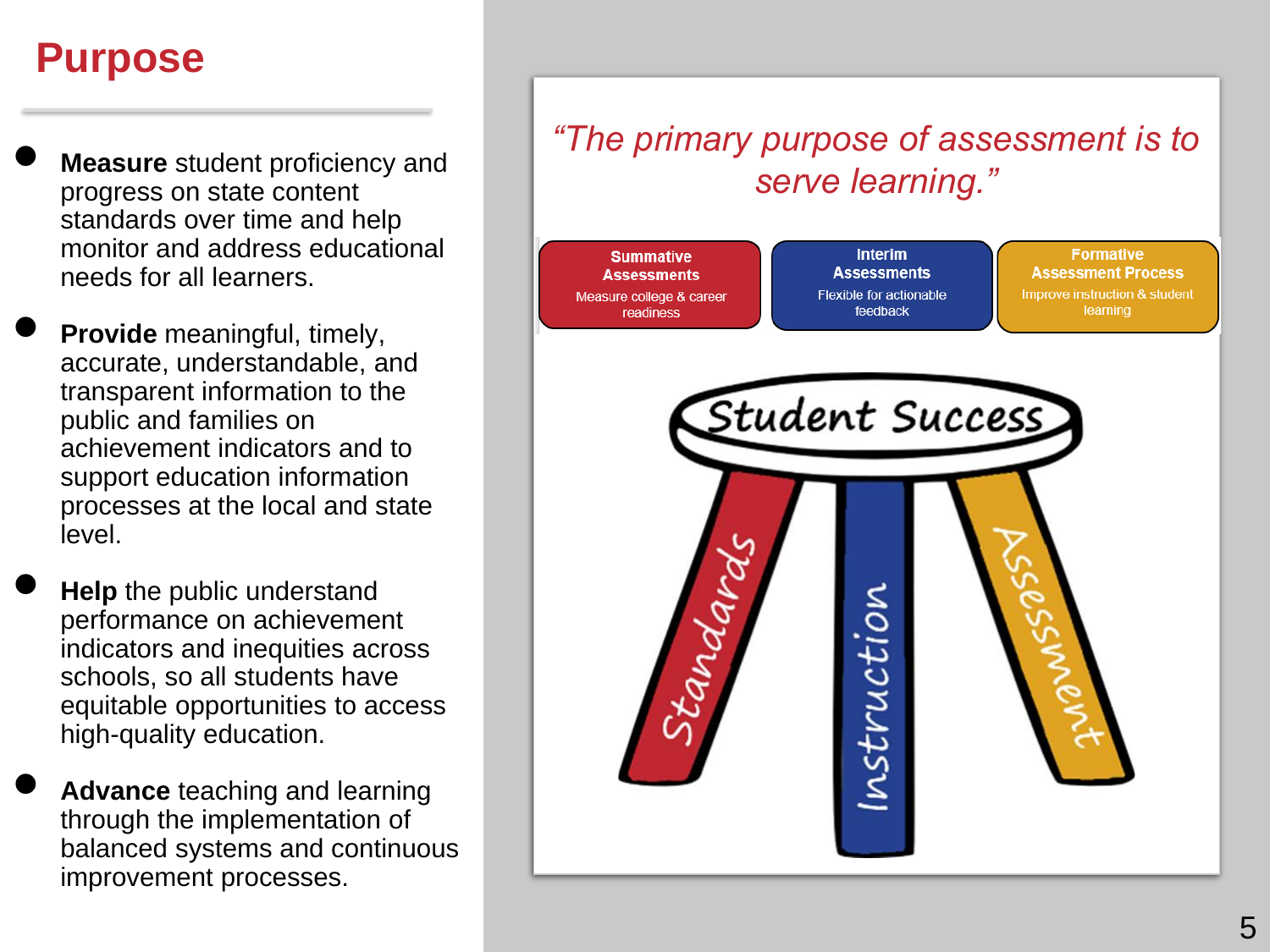# LEARNING DISRUPTIONS

• Reduced instructional time

- Remote learning challenges
- Lack of learning supports
- such as tutoring or after school programming

- 
- Prioritized content given variable or reduced schedules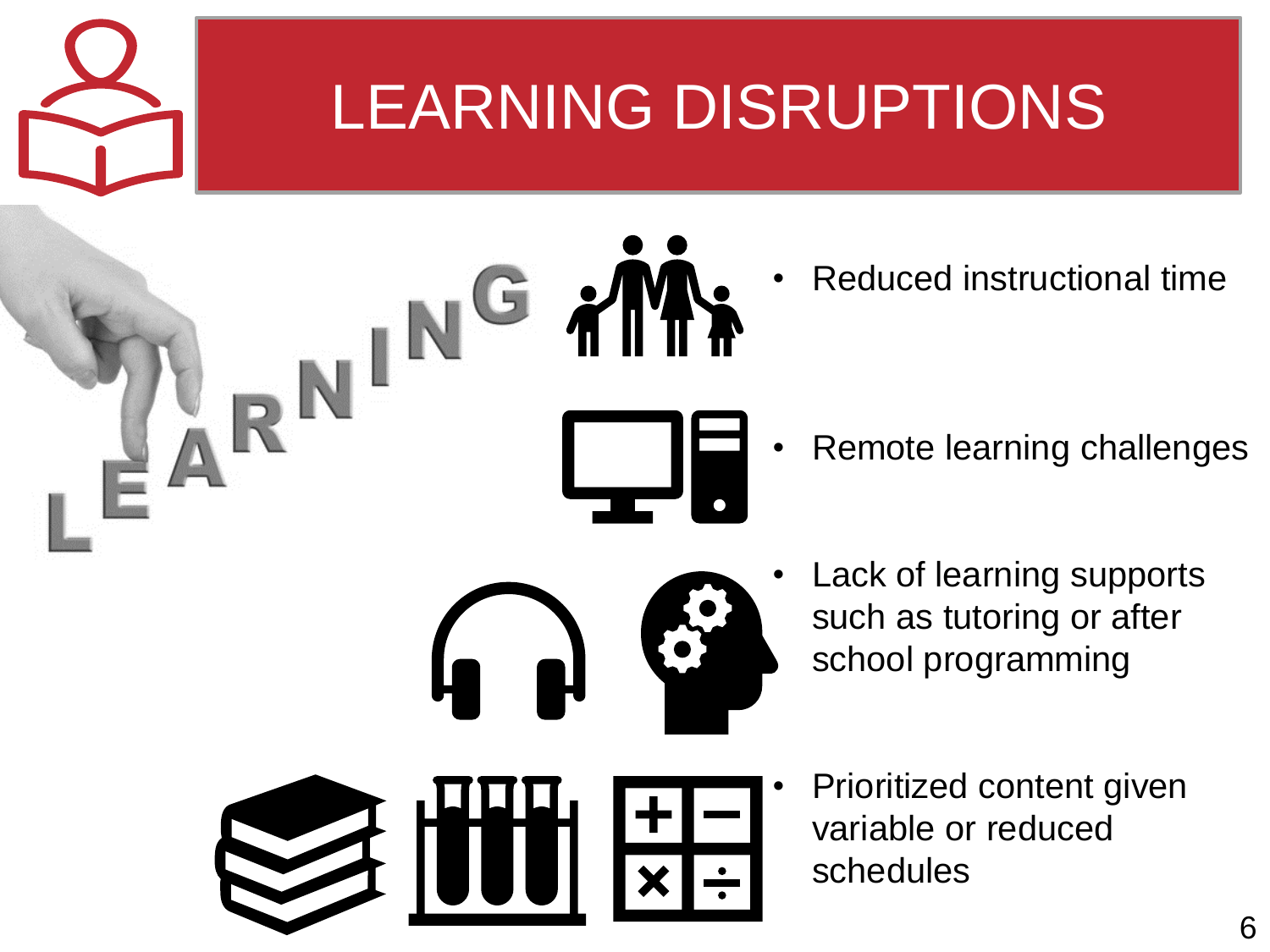

# TEST MODIFICATIONS

| <b>Category</b> | <b>Differences and Observations</b> |  |
|-----------------|-------------------------------------|--|
|-----------------|-------------------------------------|--|

- **Flexibilities** and
- **Modifications**
- [Extended Test Windows](http://opi.mt.gov/Portals/182/Page%20Files/Statewide%20Testing/Landing%20Page/Published%20Test%20Windows_2021_ver2.pdf?ver=2020-10-27-092258-750)
- [Shortened Smarter Balanced Blueprint](https://sites.google.com/opiconnect.org/assist-conference-2021/ASSIST2021_keynote_strands/strand-1/day-2-strand-1-session-4?authuser=0)
	- [Medical Exemptions for COVID](https://lnks.gd/l/eyJhbGciOiJIUzI1NiJ9.eyJidWxsZXRpbl9saW5rX2lkIjoxMDcsInVyaSI6ImJwMjpjbGljayIsImJ1bGxldGluX2lkIjoiMjAyMTA0MTIuMzg2MzA5MTEiLCJ1cmwiOiJodHRwOi8vb3BpLm10Lmdvdi9Qb3J0YWxzLzE4Mi9QYWdlJTIwRmlsZXMvU3RhdGV3aWRlJTIwVGVzdGluZy9QYXJ0aWNpcGF0aW9uL01vbnRDQVMlMjBQb2xpY2llcyUyMGFuZCUyMFByb2NlZHVyZXMlMjBmb3IlMjBQYXJ0aWNpcGF0aW9uJTIwaW4lMjBTdGF0ZSUyMEFzc2Vzc21lbnRzLnBkZiJ9.ze9tFr_6MtU-cQsFDjaMuH4lLkhP1im2bVk94oITbDo/s/994434323/br/101844656156-l)
	- [Accountability and Reporting \(Participation\)](http://opi.mt.gov/Portals/182/Page%20Files/Statewide%20Testing/Strategic%20Waivers/03262021_USED%20ACCT%20Template%20Waiver%20Response.pdf?ver=2021-03-29-124645-347) **Waiver**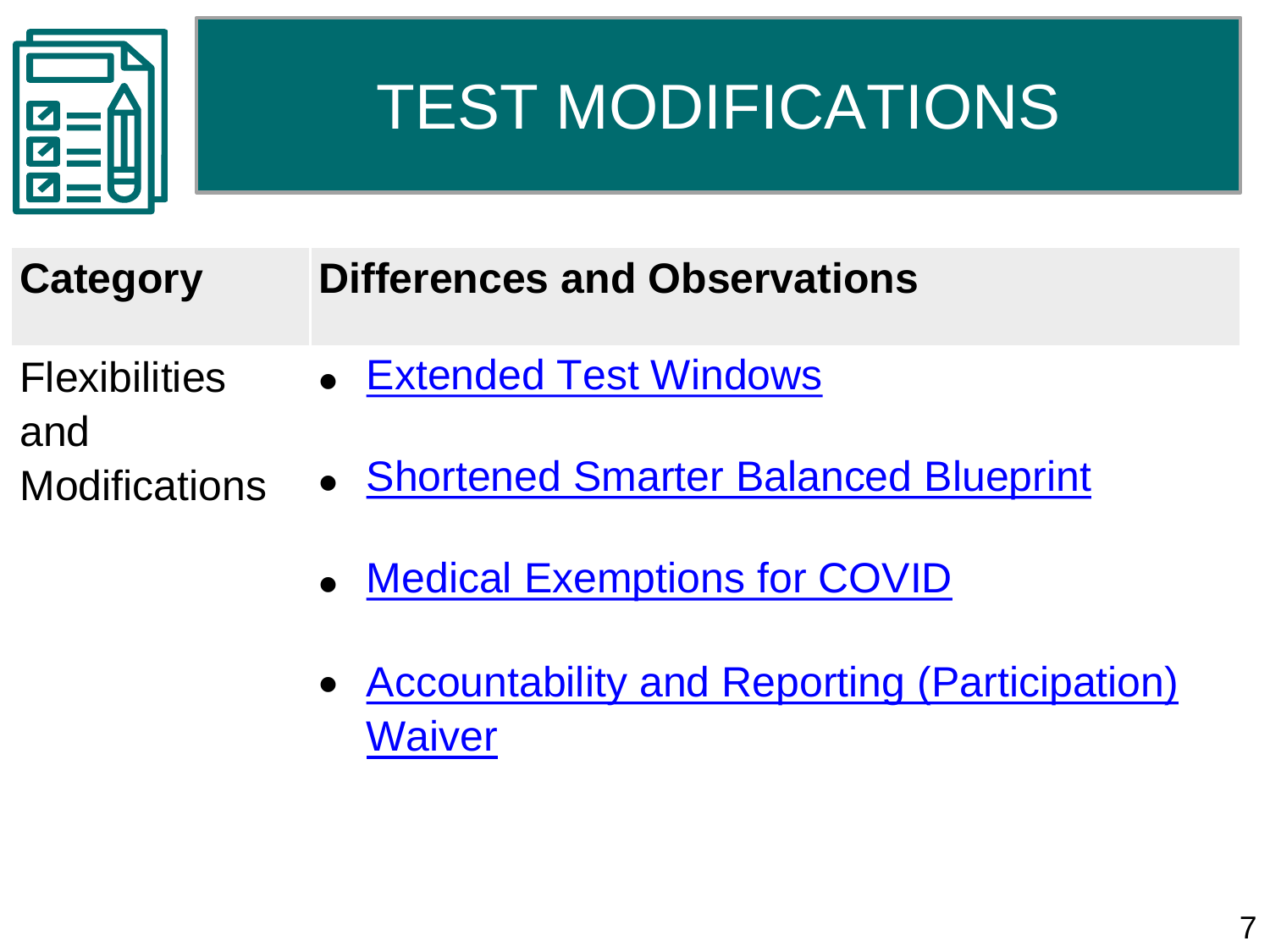

# PARTICIPATION RATES

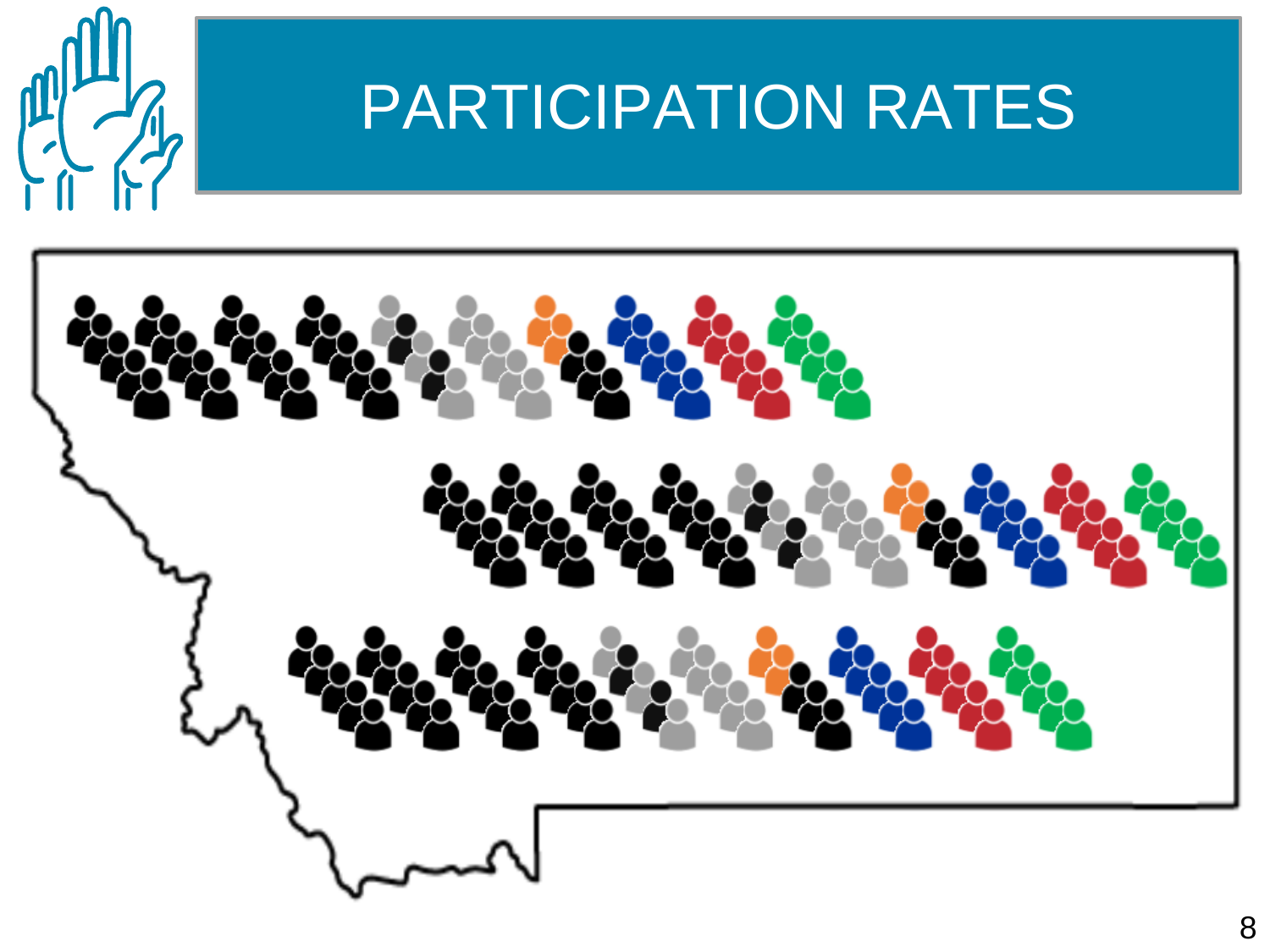# **Students Tested Across Assessments**

| <b>Test Name</b>                                  | <b>ACCESS</b><br>for ELLs | <b>AMSA</b><br>(Alternate)       | <b>MSA</b><br>(General) | <b>MSAA</b><br>(Alternate) | <b>Smarter</b><br><b>Balanced</b><br>(General) | <b>ACT with</b><br><b>Writing</b><br>(General) |  |
|---------------------------------------------------|---------------------------|----------------------------------|-------------------------|----------------------------|------------------------------------------------|------------------------------------------------|--|
| Required<br><b>Subjects</b>                       | <b>ELP</b>                | <b>Science</b><br><b>Science</b> |                         | Math and<br><b>ELA</b>     | Math and<br><b>ELA</b>                         | Math, ELA,<br>and Science                      |  |
| Grades<br><b>Tested</b>                           | $K-12$                    | 5, 8, 11                         | 5, 8                    | $3-8, 11$                  | $3 - 8$                                        | 11                                             |  |
| 21'<br><b>Test Window</b>                         | 12 weeks                  | 11 weeks                         | weeks<br>11             | weeks<br>9                 | 12 weeks                                       | $\overline{4}$<br>Opportunities                |  |
| Number of<br><b>Students</b>                      | $-3,700$                  | $-350$                           | $-23,000$               | ~1875                      | $-69,000$                                      | ~11,000                                        |  |
| Approximate<br>Percentage of<br><b>Completion</b> | 71%                       | 65%                              | 91%                     | 81%                        | 91%                                            | 84%                                            |  |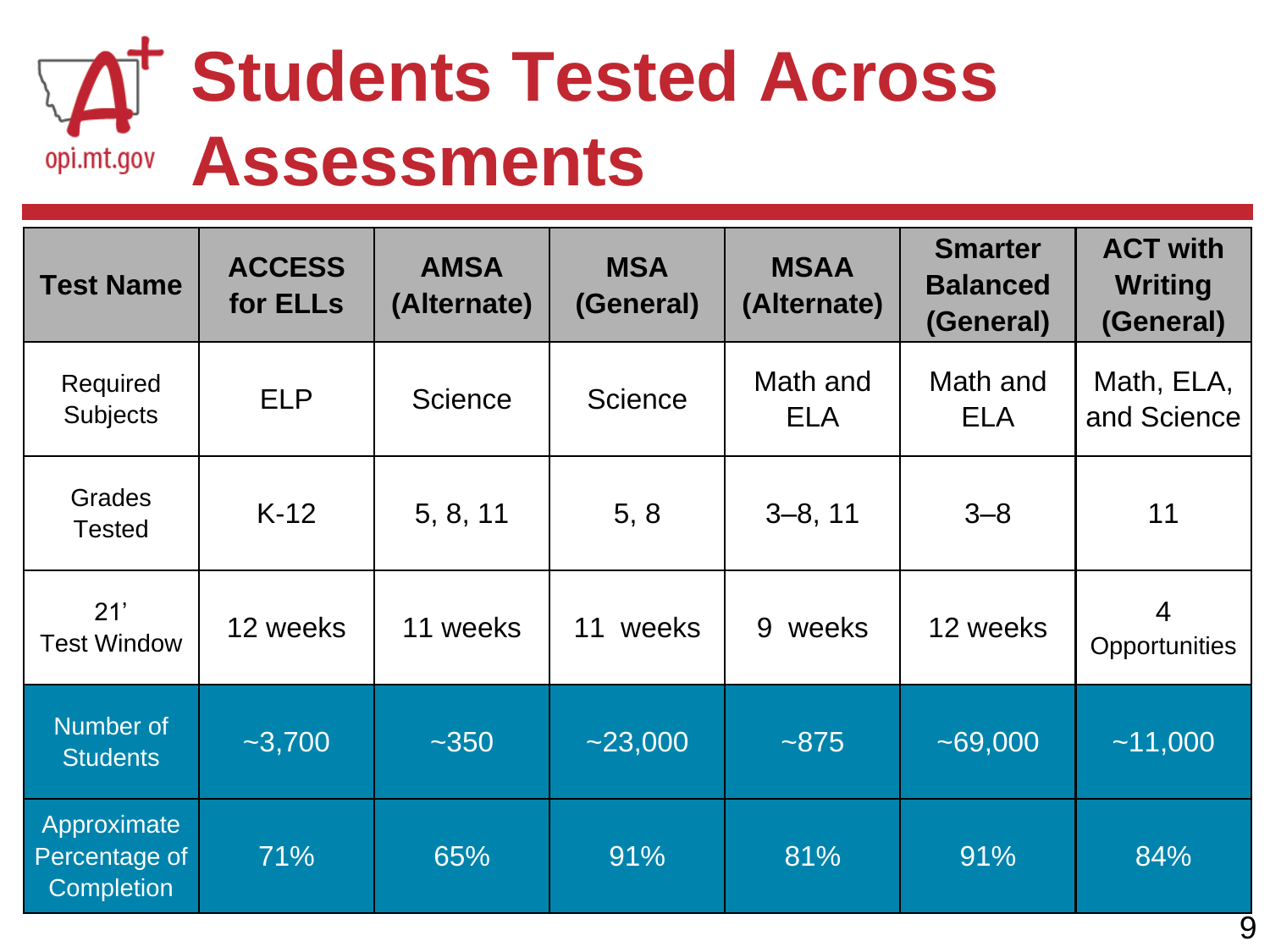

**Figure 1.** MSAA Math and ELA Proficiency Comparisons

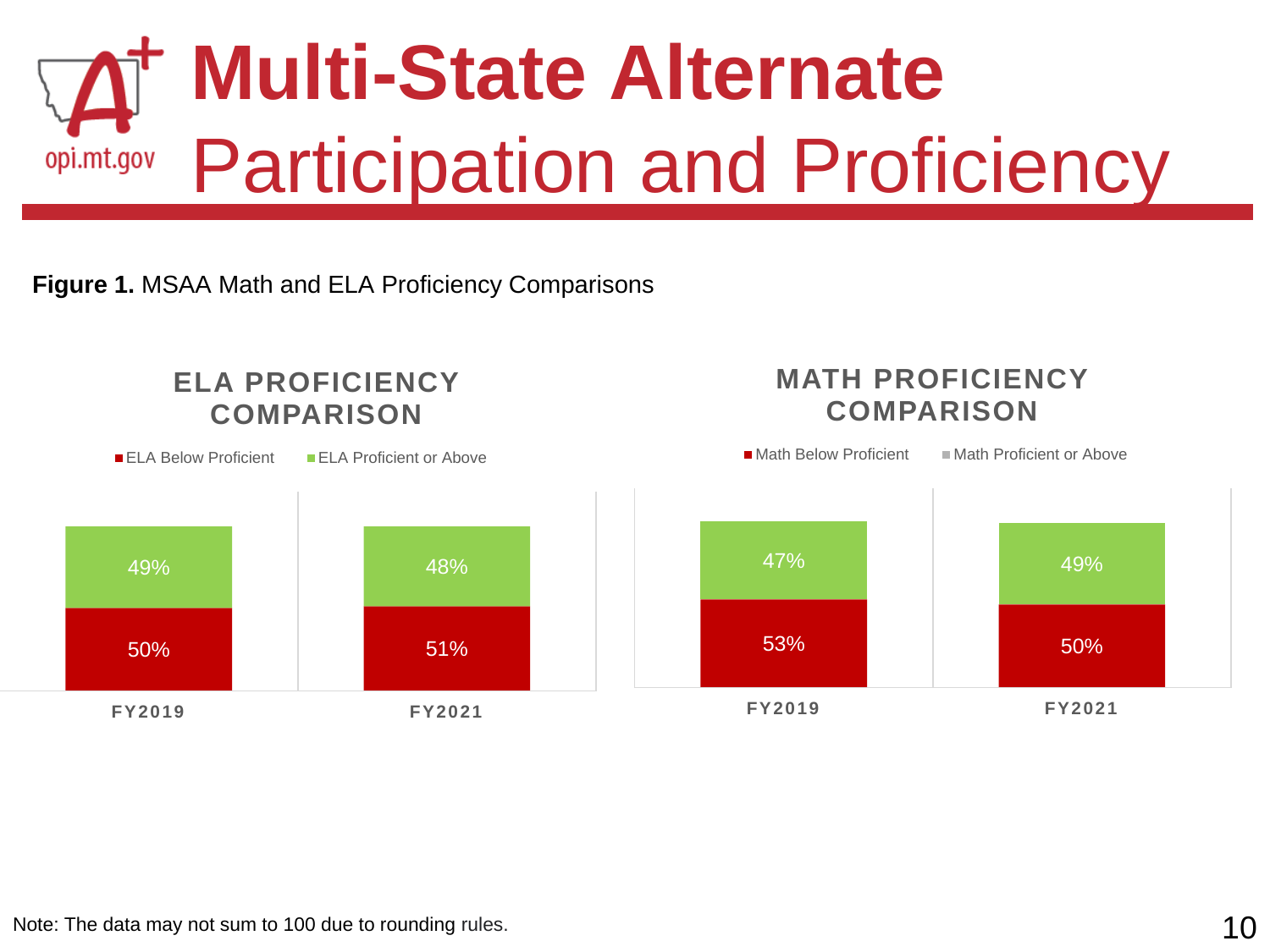# **Smarter Balanced**  Participation and Proficiency opi.mt.gov

**Figure 4.** ELA Smarter Balanced Proficiency Across Time **Figure 5.** Math Smarter Balanced Proficiency Across Time

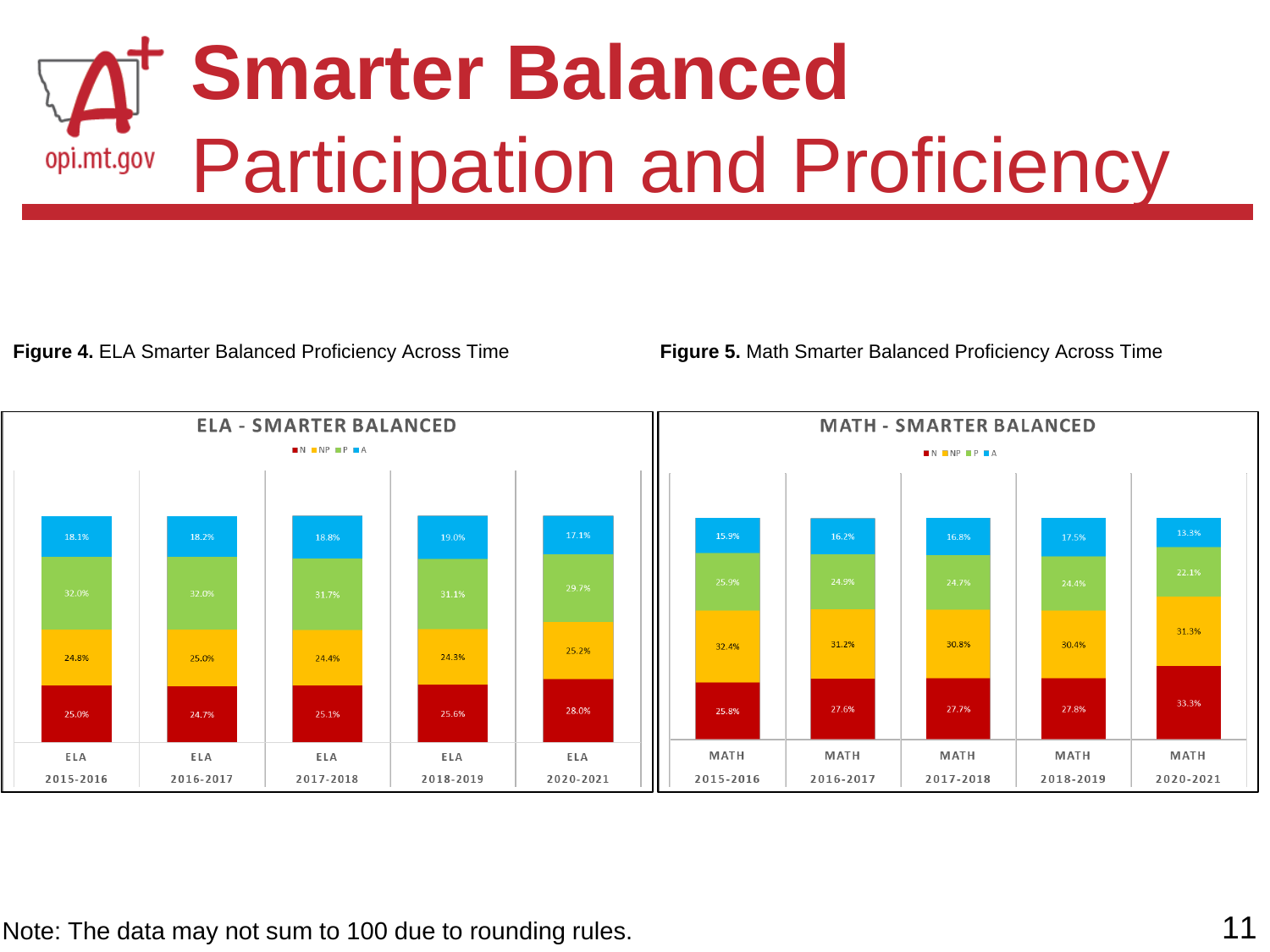# **ACT with Writing** State Proficiency Levels

| <b>Subject</b>               | <b>Novice</b> | <b>Nearing</b><br><b>Proficiency</b> | <b>Proficient</b> | <b>Advanced</b> |  |
|------------------------------|---------------|--------------------------------------|-------------------|-----------------|--|
|                              | Level 1       | Level 2                              | Level 3           | Level 4         |  |
| <b>Math</b>                  | Less than 17  | 17                                   | 22                | 26              |  |
| <b>Reading/Language Arts</b> | Less than 16  | 16                                   | 19                | 24              |  |
| <b>Science</b>               | Less than 17  | 17                                   | 23                | 28              |  |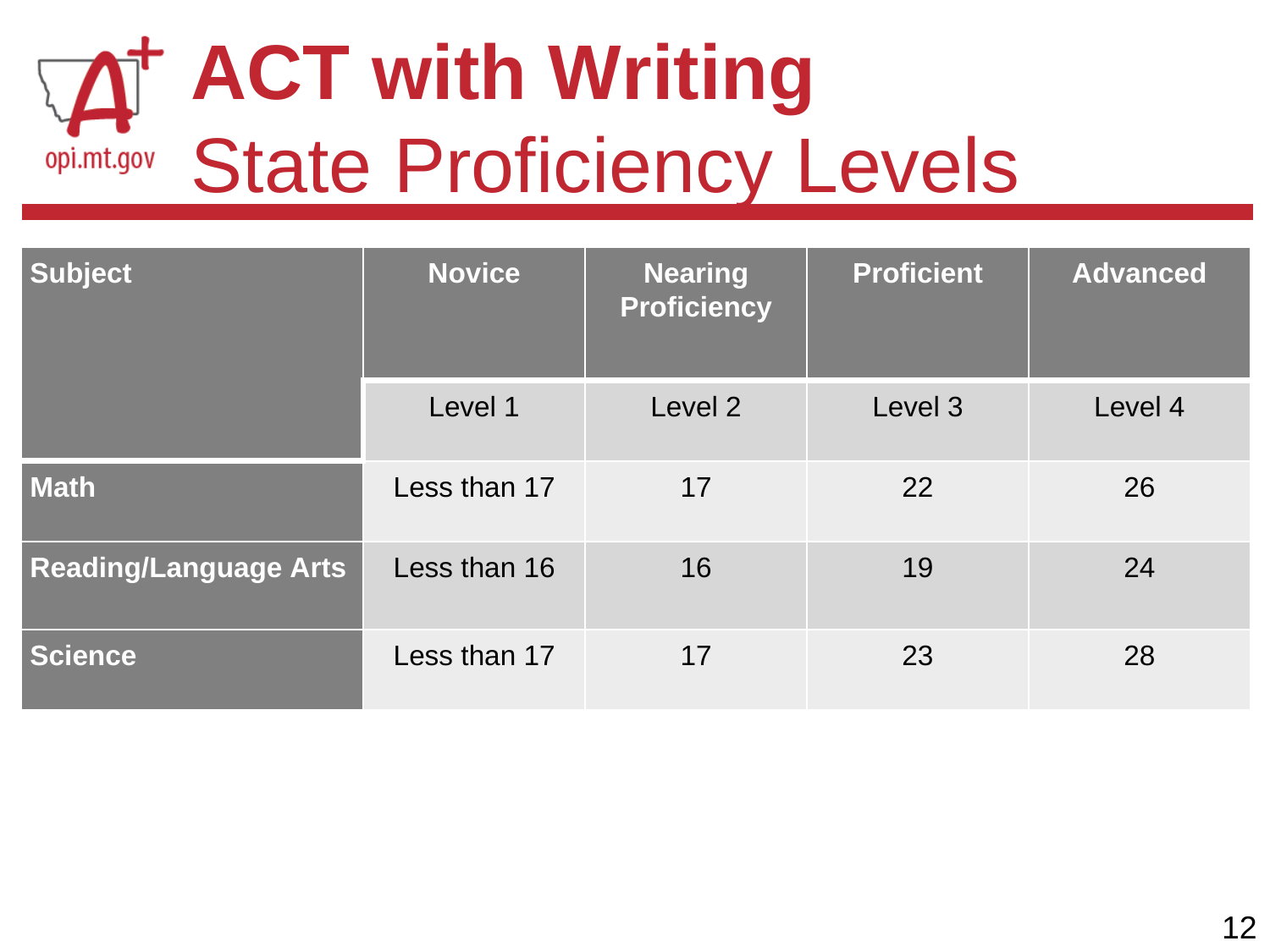## **ACT with Writing** Participation and Proficiency opi.mt.gov

#### **Figure 6.** 2020-2021 ACT Proficiency Levels by Subject Area■ Novice ■ Nearing Proficient **Proficient** Advanced 100% 7% 13% 16% 90% 21% 80% 14% 70% 29% 60% 30% 39% 50% 21% 40% 30% 43% 20% 34% 32% 10% 0% Math **Science ELA**

Note: The data may not sum to 100 due to rounding rules. 13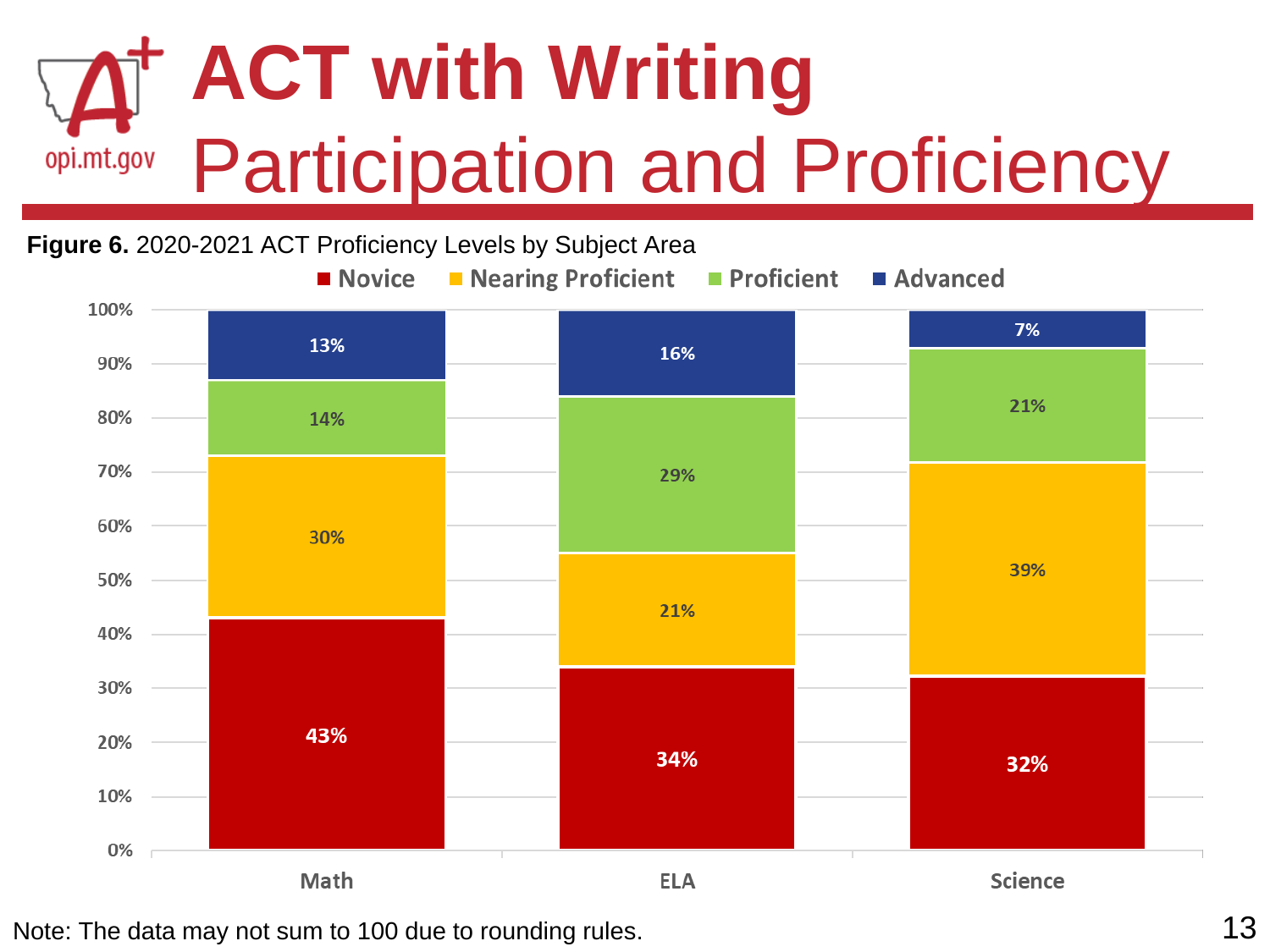## **Reporting tentatively planned for November 2021**

How do Montana students score on math and ELA assessments?

|                    |               |         |                               |                                                                        |     | <b>Growth and Enhancement</b>       |                    |  |
|--------------------|---------------|---------|-------------------------------|------------------------------------------------------------------------|-----|-------------------------------------|--------------------|--|
|                    | Overview Page |         |                               | Students At Or Above Proficiency   Average Score Trends By Percentiles |     | <b><u>Oct. Montana</u></b> Students |                    |  |
| Select Fiscal Year |               |         | Select County/District/School | Select Subject Area                                                    |     | Select Assessment                   | Select Grade Level |  |
|                    | 2019          | Montana |                               | English Language Arts (ELA)                                            | ΑII |                                     | All                |  |
|                    |               |         |                               |                                                                        |     |                                     |                    |  |

e.

18

### English Language Arts (ELA) Proficiency Levels

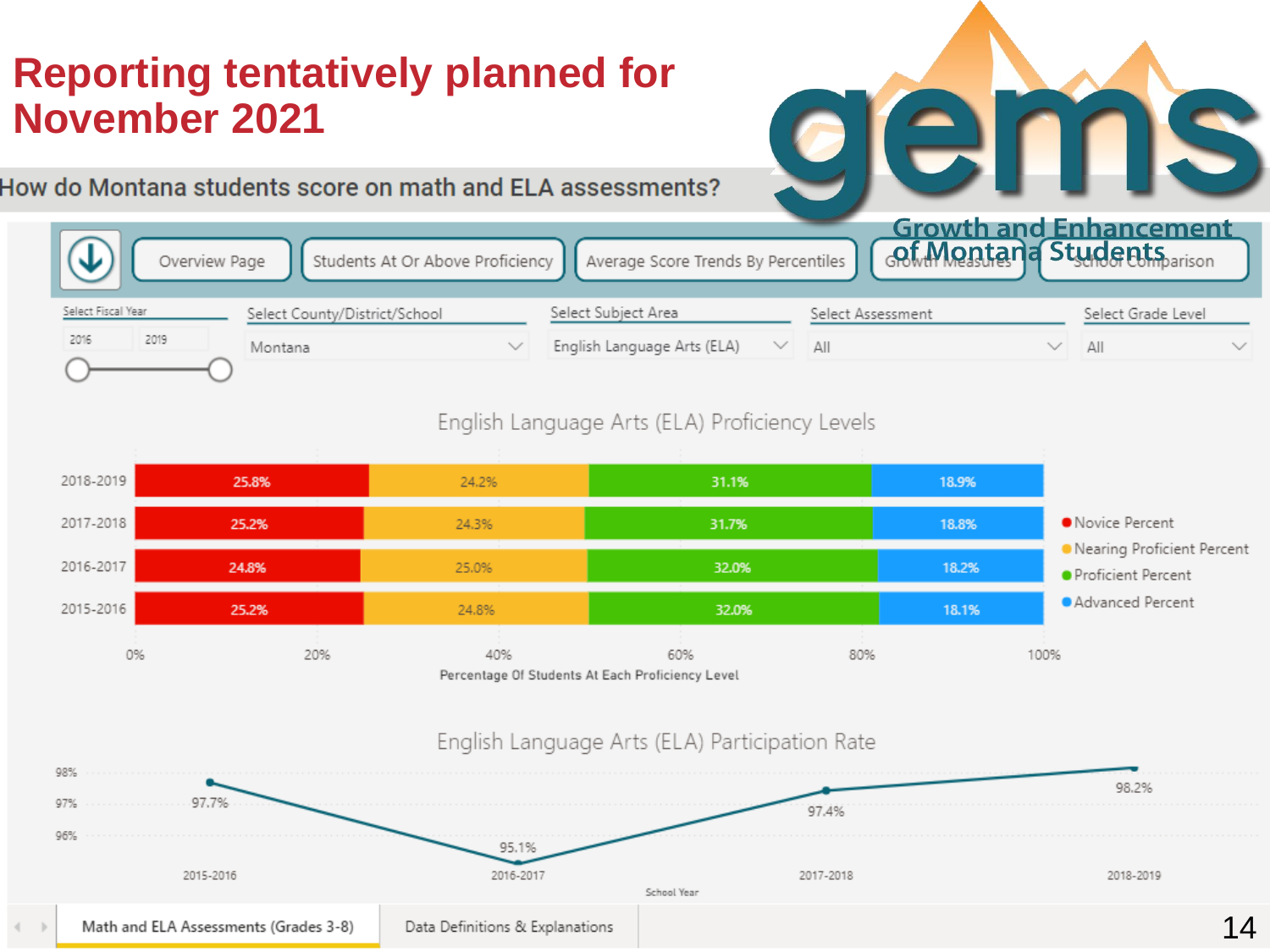# **Planning Forward:**  What's Beyond 2021 Results? opi.mt.gov

- With lower and more variable participation rates than in past years, the results are solely being used to inform the OPI's ongoing work to improve the educational outcomes for every student across the state.
- Assessment results are just one of a number of strategies that we're conducting to evaluate COVID-19 school recovery and create a stronger and more equitable education system.
- ESEA-ESSA provisions will be in place for the 2021-2022 school year including the annual testing requirement.
- In 21-22, districts should plan for test administration for these math and reading/language arts assessments and to assume operations as usual for test delivery when safe conditions permit.
	- To support this, the OPI has adopted intentionally broad test windows in the OPI Published Test Windows to the extent practicable and will continue the Medical Exemption for COVID Reason non-participation collection.